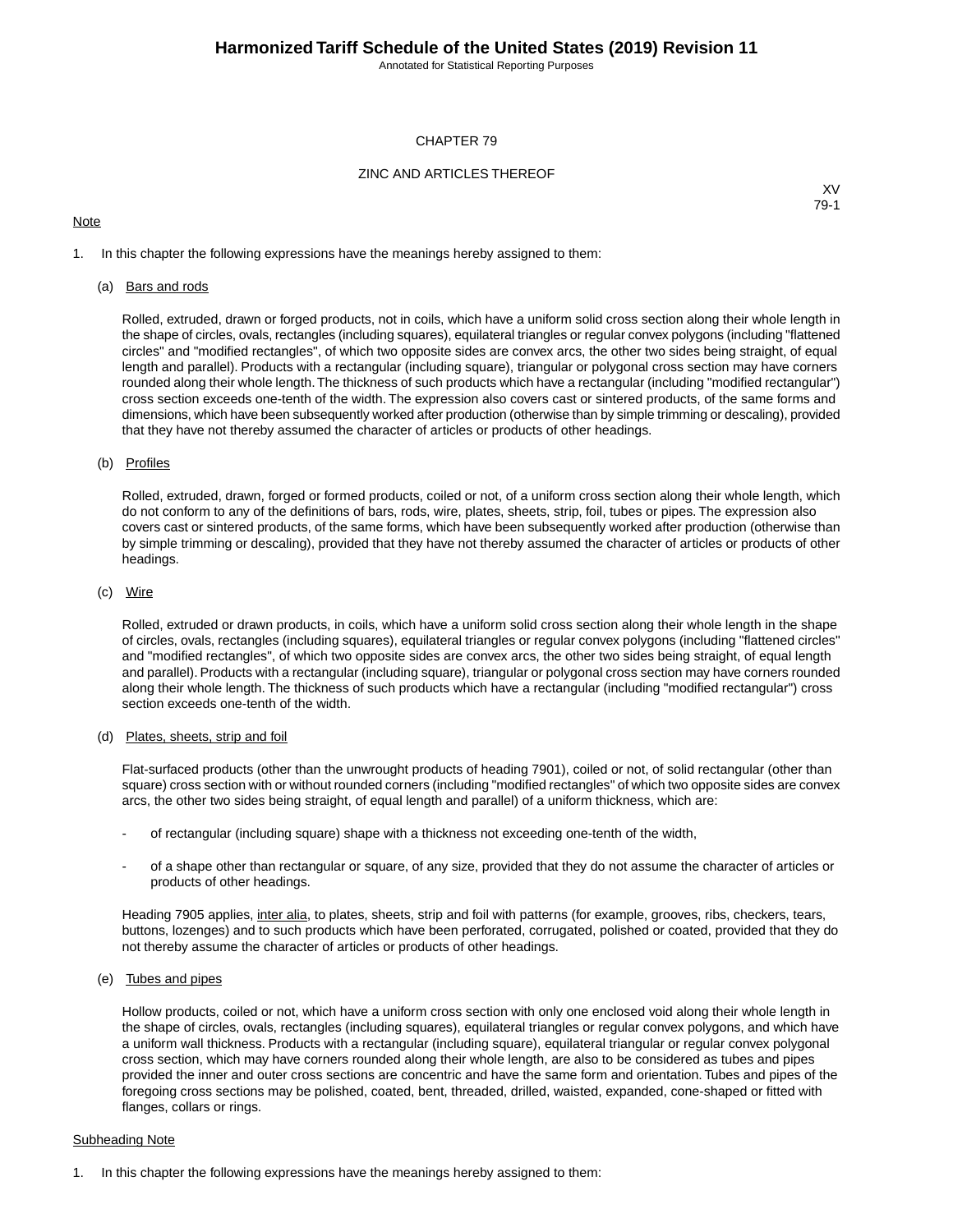Annotated for Statistical Reporting Purposes

Subheading Note (con.) XV 79-2

(a) Zinc, not alloyed

Metal containing by weight at least 97.5 percent of zinc.

(b) Zinc alloys

Metallic substances in which zinc predominates by weight over each of the other elements, provided that the total content by weight of such other elements exceeds 2.5 percent.

(c) Zinc dust

Dust obtained by condensation of zinc vapor, consisting of spherical particles which are finer than zinc powders. At least 80 percent by weight of the particles pass through a sieve with 63 micrometers (microns) mesh. It must contain at least 85 percent by weight of metallic zinc.

### Additional U.S. Note

- 1. For the purposes of heading 7901, "casting-grade zinc" contains by weight at least 97.5 percent of zinc and contains by weight one or more of the following elements in the quantity indicated:
	- (a) more than 1.8 percent of lead,
	- (b) more than 1.8 percent of cadmium,
	- (c) more than 1.8 percent of iron,
	- (d) more than 0.5 percent of aluminum,
	- (e) more than 1 percent of copper,
	- (f) more than 0.08 percent of titanium,
	- (g) more than 0.1 percent of any other base metal, taken separately.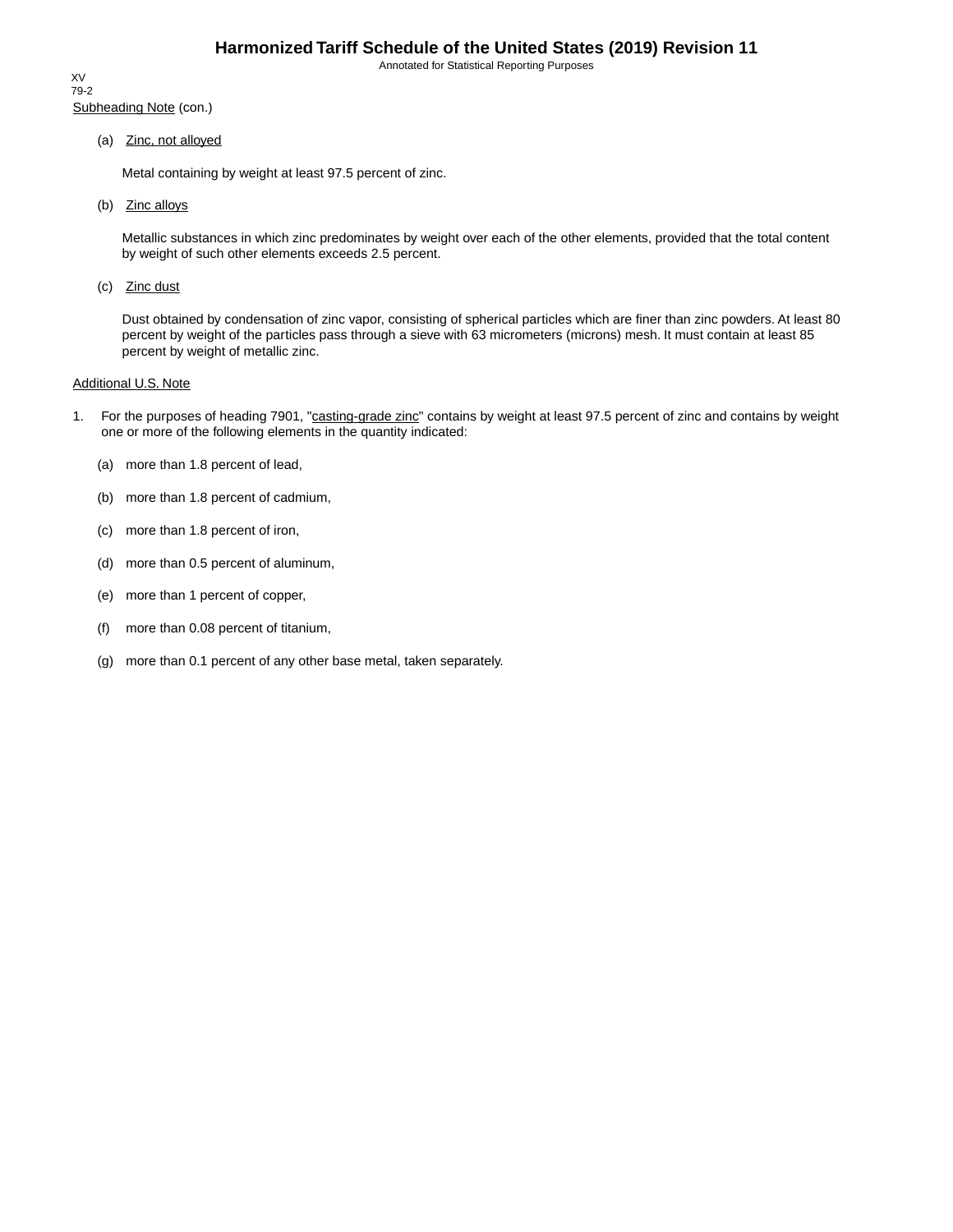# **Harmonized Tariff Schedule of the United States (2019) Revision 11**

Annotated for Statistical Reporting Purposes

| Stat.         |                                       | Unit                |                                                                         | <b>Rates of Duty</b>                                                                  |                                                                     |
|---------------|---------------------------------------|---------------------|-------------------------------------------------------------------------|---------------------------------------------------------------------------------------|---------------------------------------------------------------------|
| fix           |                                       |                     |                                                                         |                                                                                       | $\overline{2}$                                                      |
| 7901.11.00 00 | Unwrought zinc:<br>Zinc, not alloyed: |                     |                                                                         | Free (A*, AU, BH,<br>CA, CL, CO, D, E,<br>IL, JO, KR, MA,<br>MX, OM, P, PA,           | 5%                                                                  |
| 7901.12.10 00 |                                       |                     |                                                                         | Free (A+, AU, BH,<br>CA, CL, CO, D, E,<br>IL, JO, KR, MA,<br>MX, OM, P, PA,           | 45%                                                                 |
| 7901.12.50 00 |                                       |                     |                                                                         | Free (A*, AU, BH,<br>CA, CL, CO, D, E,<br>IL, JO, KR, MA,<br>MX, OM, P, PA,           | 5%                                                                  |
| 7901.20.00 00 |                                       |                     |                                                                         | Free (A, AU, BH,<br>CA, CL, CO, D, E,<br>IL, JO, KR, MA,<br>MX, OM, P, PA,<br>PE, SG) | 45%                                                                 |
|               |                                       |                     |                                                                         |                                                                                       | 11%                                                                 |
| 7903.10.00 00 | Zinc dust, powders and flakes:        |                     |                                                                         | Free (A, AU, BH,<br>CA, CL, CO, D, E,<br>IL, JO, KR, MA,<br>MX, OM, P, PA,<br>PE, SG) | $3.9$ ¢/kg                                                          |
| 7903.90.30 00 | Other:                                |                     |                                                                         | Free (A, AU, BH,<br>CA, CL, CO, D, E,<br>IL, JO, KR, MA,<br>MX, OM, P, PA,            | $3.9$ ¢/kg                                                          |
| 7903.90.60 00 |                                       |                     |                                                                         | Free (A, AU, BH,<br>CA, CL, CO, D, E,<br>IL, JO, KR, MA,<br>MX, OM, P, PA,<br>PE, SG) | 45%                                                                 |
|               |                                       |                     |                                                                         | Free (A, AU, BH,<br>CA, CL, CO, D, E,<br>IL, JO, KR, MA,<br>MX, OM, P, PA,<br>PE, SG) | 25%                                                                 |
|               |                                       |                     |                                                                         | Free (A, AU, BH,<br>CA, CL, CO, D, E,<br>IL, JO, KR, MA,<br>MX, OM, P, PA,<br>PE, SG) | 45%                                                                 |
|               | Suf-                                  | Article Description | of<br>Quantity<br>Containing by weight less than 99.99 percent of zinc: | General<br>kg 3% <sup>1/</sup>                                                        | $\mathbf{1}$<br>Special<br>PE, SG)<br>PE, SG)<br>PE, SG)<br>PE, SG) |

XV 79-3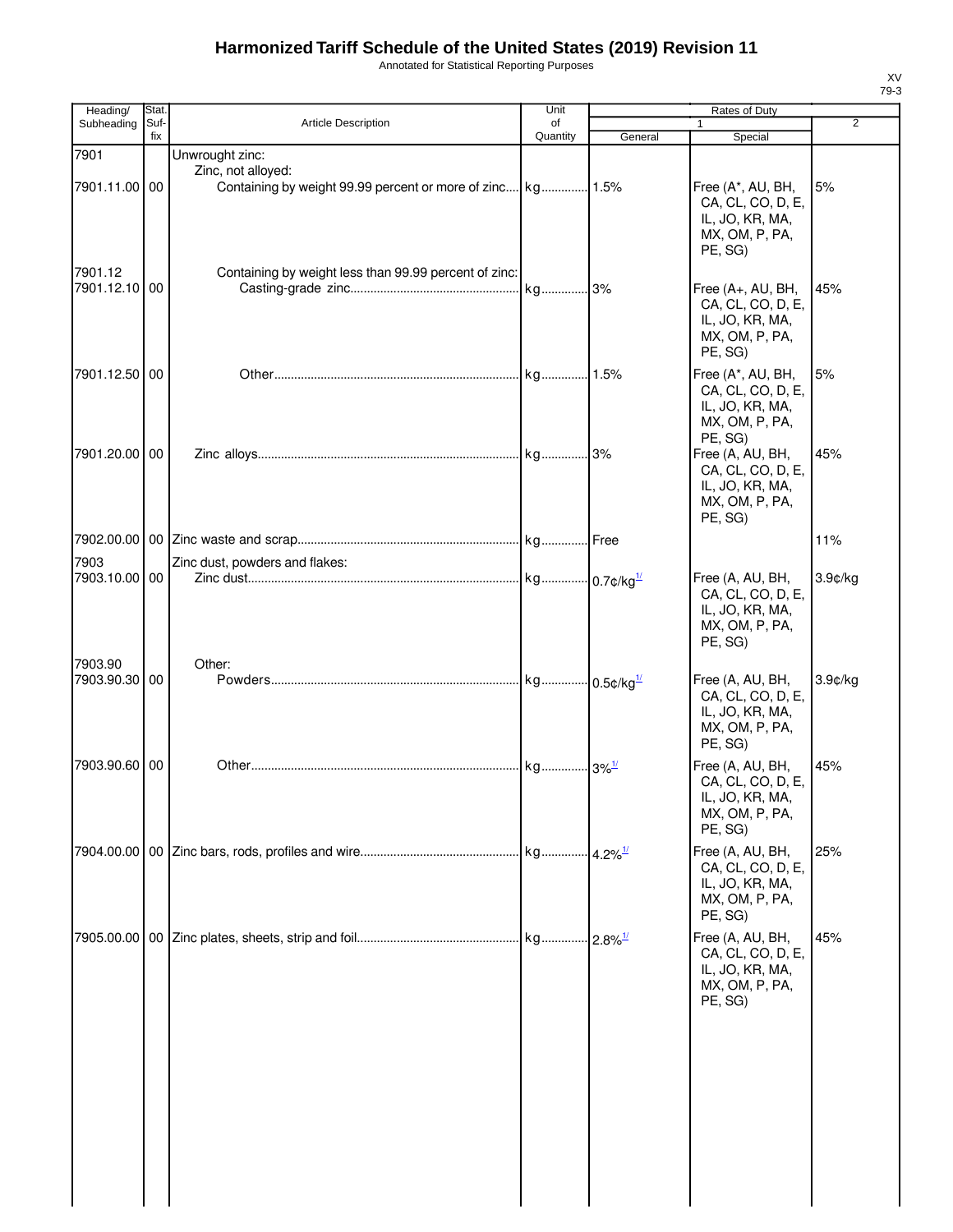## **Harmonized Tariff Schedule of the United States (2019) Revision 11**

Annotated for Statistical Reporting Purposes

| Heading/                 |  | Stat. |                                                                                         | Unit     | Rates of Duty |                                                                                              |                |
|--------------------------|--|-------|-----------------------------------------------------------------------------------------|----------|---------------|----------------------------------------------------------------------------------------------|----------------|
| Subheading               |  | Suf-  | Article Description                                                                     | of       |               | $\mathbf{1}$                                                                                 | $\overline{2}$ |
| 7907.00<br>7907.00.10 00 |  | fix   | Other articles of zinc:<br>Articles of a type used for household, table or kitchen use; | Quantity | General       | Special                                                                                      |                |
|                          |  |       | toilet and sanitary wares; all the foregoing and parts thereof                          | kg 3%    |               | Free (A, AU, BH,<br>CA, CL, CO, D, E,<br>IL, JO, KR, MA,<br>MX, OM, P, PA,<br>PE, SG)        | 40%            |
| 7907.00.20 00            |  |       | Zinc tubes, pipes and tube or pipe fittings (for example,                               |          |               | Free (A, AU, BH,<br>CA, CL, CO, D, E,<br>IL, JO, KR, MA,<br>MX, OM, P, PA,<br>PE, SG)        | 45%            |
| 7907.00.60 00            |  |       |                                                                                         |          |               | Free (A, AU, B, BH, 45%<br>CA, CL, CO, D, E,<br>IL, JO, KR, MA,<br>MX, OM, P, PA,<br>PE, SG) |                |
|                          |  |       |                                                                                         |          |               |                                                                                              |                |
|                          |  |       |                                                                                         |          |               |                                                                                              |                |
|                          |  |       |                                                                                         |          |               |                                                                                              |                |

XV 79-4